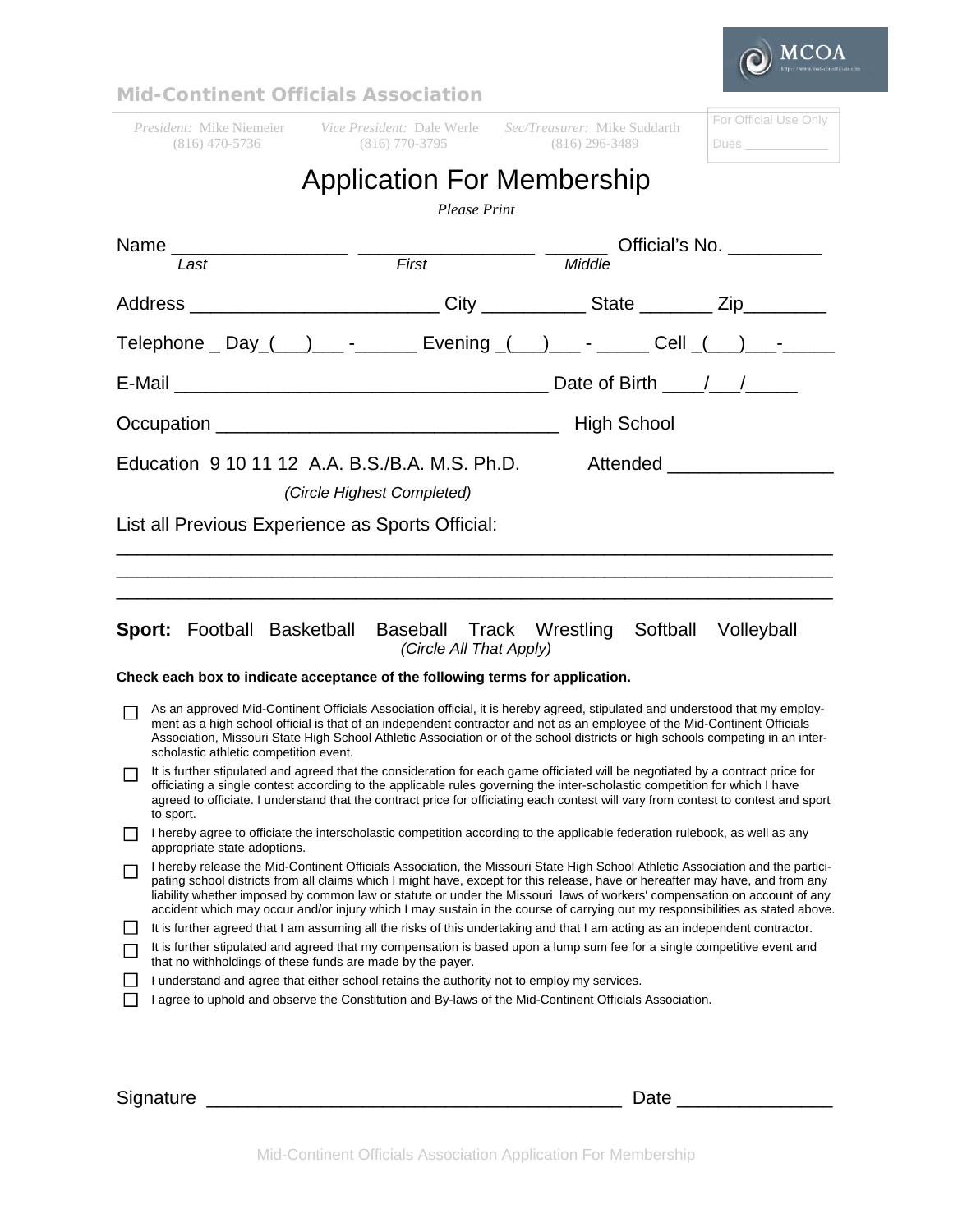## CODE OF ETHICS FOR MSHSAA ATHLETIC OFFICIALS

Believing that mine is an important part in the nationwide school athletic program, I pledge myself to act in accordance with these principles:

1. I will honor contracts regardless of possible inconvenience or financial loss and will avoid all potential conflicts of interest.

2. I will study the rules of the game, observe the work of other officials, and will at all times, attempt to improve myself.

3. I will remember that while my work as an official is important, I must conduct myself in such a way that attention is drawn, not to me, but to the contestants playing the game.

4. I will dress and maintain my appearance in a manner befitting the dignity and importance of the game.

5. I will shape my character and conduct so as to be a worthy example to the youth who play under my jurisdiction and will at no time use profanity in any verbal interaction with players, coaches, fans, school administrators and/or fellow officials during my contracted assignment.

6. I will be fair and unbiased in my decisions, rendering these without regard to the score or next year's contract.

7. I will give my complete cooperation to the schools which I serve and to the State Association which I represent.

8. I will cooperate and be professional in my association with my fellow officials and will do nothing to cause them public embarrassment.

9. I will, in my actions on the field, be firm but not overbearing; courteous but not ingratiating; positive but never rude; dignified but never arrogant; friendly but not companionable; calm but always alert.

10. I will keep in mind that the game is more important than the wishes of any individual player or coach or the ambitions of any individual official.

11. I will be prepared both physically and mentally to administer the game.

12. I will not use any tobacco product on or in the vicinity of the athletic event, nor drink any alcoholic beverages on the day of the game until my assignment is complete.

13. I will not give any information which might be used by a team's future opponent nor will I visit with any player during a time-out.

14. At no time will I engage in any action verbal or physical that might be interpreted as sexual harassment with any contest participant, cheerleader, coach, school administrator, fan and/or fellow official.

I believe that interscholastic athletics is an integral part of our secondary school program and that good officiating promotes enjoyment of these athletic contests as well as protection to the participants. Because I want to render a service to the youth of Missouri and progressively improve and elevate officiating standards in Missouri, I agree to abide by the above Code of Ethics.

 $S$ ignature  $\qquad \qquad \qquad \qquad$